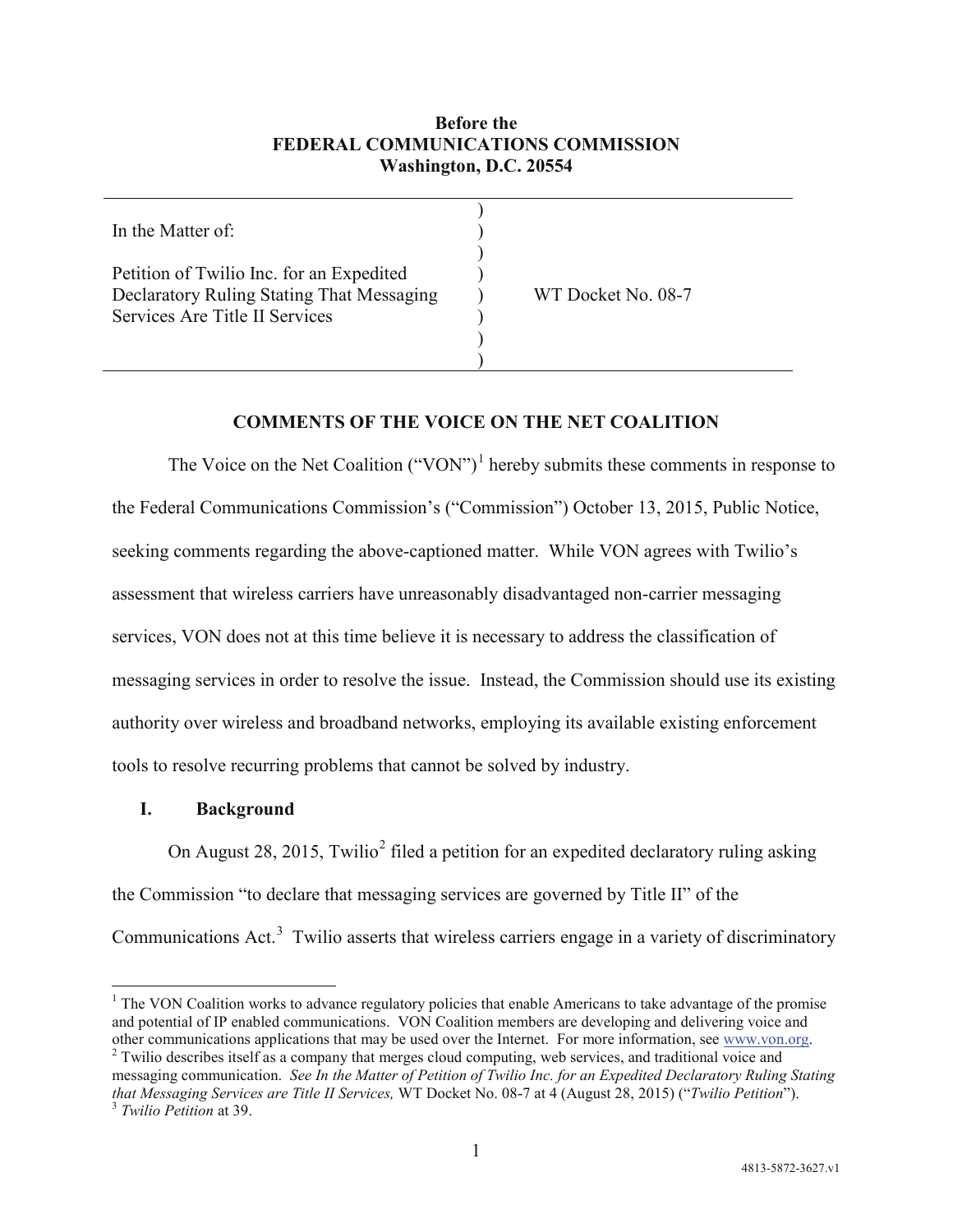and anti-competitive practices that cannot be adequately addressed absent a declaratory ruling classifying messaging services under Title  $II.4$  $II.4$  Specifically, Twilio states that wireless carriers block messaging traffic based on content as a means to require providers of certain messaging to use the premium Common Short Code ("CSC") system, resulting in unnecessary charges and lengthy wait times for approval of the code by the same wireless carrier.<sup>[5](#page-1-1)</sup> Twilio also states certain wireless carriers have attempted to impose expensive per message fees for originating or terminating messages by non-wireless entities by inserting an intermediary gatekeeper in the transport process.<sup>[6](#page-1-2)</sup>

Twilio further asserts that, under judicial and Commission precedent, messaging services constitute telecommunications services and commercial mobile radio services ("CMRS") and are thus subject to Title II.<sup>[7](#page-1-3)</sup> Twilio argues that "messaging services are Title II services because the Commission has already classified messaging services as calls subject to certain Title II obligations."<sup>[8](#page-1-4)</sup> Twilio also contends that "refusing to classify messaging services as Title II services after the *Open Internet Order* creates an untenable contradiction in the statutory framework."<sup>[9](#page-1-5)</sup>

## **II. Messaging Services Are Not Treated Equally By Wireless Carriers**

VON agrees with Twilio that carrier and non-carrier messaging services are not treated equally by wireless carriers, and this different treatment often is not justified by different characteristics of the services.<sup>10</sup> Indeed, as explained in more detail below, there are a number of concerning issues in the United States messaging ecosystem. First, the short code use case

<span id="page-1-6"></span><span id="page-1-5"></span>

<span id="page-1-1"></span>

<span id="page-1-2"></span>

<span id="page-1-4"></span><span id="page-1-3"></span>

<span id="page-1-0"></span><sup>4</sup> *Id.* at 2-25.<br><sup>5</sup> *Id.* at 18.<br><sup>6</sup> *Id.* at 19-25.<br><sup>8</sup> *Id.* at 26.<br><sup>9</sup> *Id.* at 29.<br><sup>10</sup> *See Id.* at 2-25.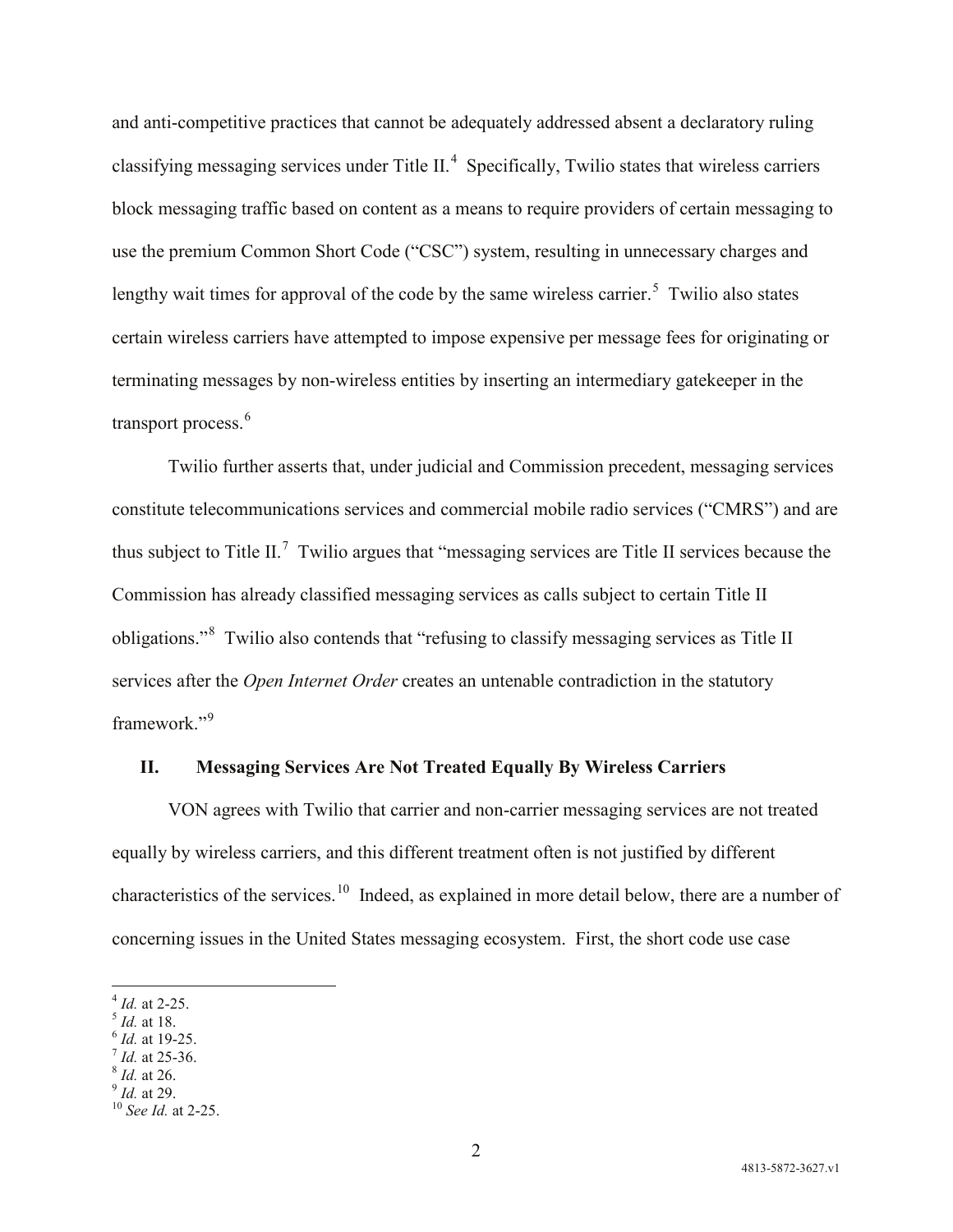approval process is not timely or uniformly applied, and pricing is excessive; second, SMS enablement of toll free services lacks healthy competition; and third, mobile operators have designed an ecosystem that discriminates against messaging services that are delivered by entities that are not tethered to the underlying network operator, i.e., services often referred to as over-the-top ("OTT") services.

## **A. Short Code Use Case Approval Process Is Not Timely Or Uniformly Applied, And Pricing Is Excessive**

The current short code approval and provisioning process requires a business seeking a short code to engage with a third party administrator (Neustar, soon to be iconectiv) to lease the code. The short code can be leased for a period of 3, 6, or 12 months for a non-refundable fee of \$1,000 per month. The entire lease payment must be paid upfront before the short code is assigned to the applicant and registered.

Next, the applicant must submit a program brief to inter-carrier vendors ("ICVs" such as Syniverse or Sybase) for approval by each wireless carrier -- a process whereby the carriers review content and determine, *a priori*, which speech may be transmitted over their networks by those using short codes. The applicant must pay for the short code upon assignment from the administrator, and it is only at that point that the applicant can begin the time-consuming provisioning process. The wireless carriers commonly take an unreasonably long time to issue approvals – typically between 8 and 16 weeks, and they provide no clear guidance on approval timelines. Although an applicant cannot use a short code during this content review process, an applicant must continue to pay the monthly lease fees during the review period.

In addition to being unreasonably slow, the current approval process for short codes is unpredictable. Carriers reject program briefs based on ambiguities and discrepancies in industry rules and best practices, and on the basis of policies unilaterally applied by individual carriers. It

3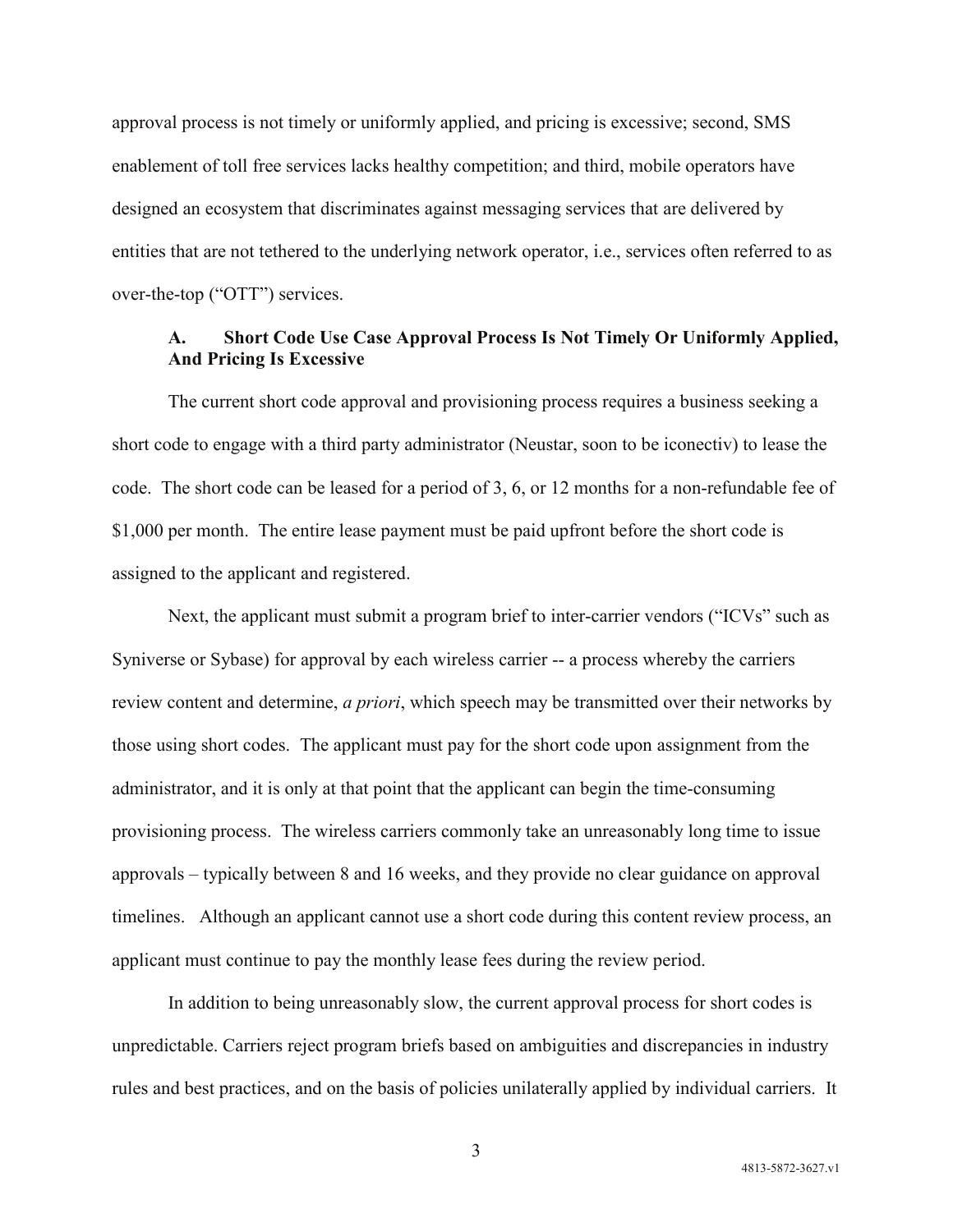is not uncommon for three of the four major wireless carriers to approve a particular use case, while the fourth rejects it on account of a unique requirement that does not implement any industry standard or even any industry-recognized principle.<sup>[11](#page-3-0)</sup>

These practices erect unnecessary hurdles for businesses that seek to use short codes, and give wireless carriers extraordinary power to control which services timely make it to market and which do not—thus creating the potential for carrier abuse.

# **B. Carriers Are Participating In Arrangements That Impose Excessive Fees On Toll Free Services**

Enabling SMS over long codes in toll free ranges (currently identified as numbers in NANPA-administered NPA ranges starting with 800, 888, 877, 866, 855, and 844) is another area in which wireless carriers are selectively disadvantaging traffic. Toll free ranges are assigned to RESPORGS, rather than wireless carriers. Certain wireless carriers require that this non-mobile traffic must be routed to an ICV partner of the carrier. The ICV then treats the toll free traffic less favorably than traffic that uses wireless carrier number ranges, subjecting the toll free traffic to inflated fees, a portion of which is returned to the wireless carrier that established the ICV as its intermediary.

This burdensome arrangement is not justified by technical limitations. As Twilio notes on pages 8-9 of its petition, texting to toll free numbers, without special charges, was routine before it was blocked by mobile operators in favor of the new, more costly practice.

<span id="page-3-0"></span> $11$  In certain cases, a single carrier may not act at all; and, if the messaging provider attempts to send test messages to that carrier the messages will likely not be delivered. *See also* Natalie Gagliordi, *The other net neutrality debate: After FCC ruling, SMS still mired in ambiguity,* ZDNet.com (March 10, 2015), *available at* [http://www.zdnet.com/article/the-other-net-neutrality-debate-should-mobile-messaging-be-subject-to-provider](http://www.zdnet.com/article/the-other-net-neutrality-debate-should-mobile-messaging-be-subject-to-provider-policing/)[policing/.](http://www.zdnet.com/article/the-other-net-neutrality-debate-should-mobile-messaging-be-subject-to-provider-policing/)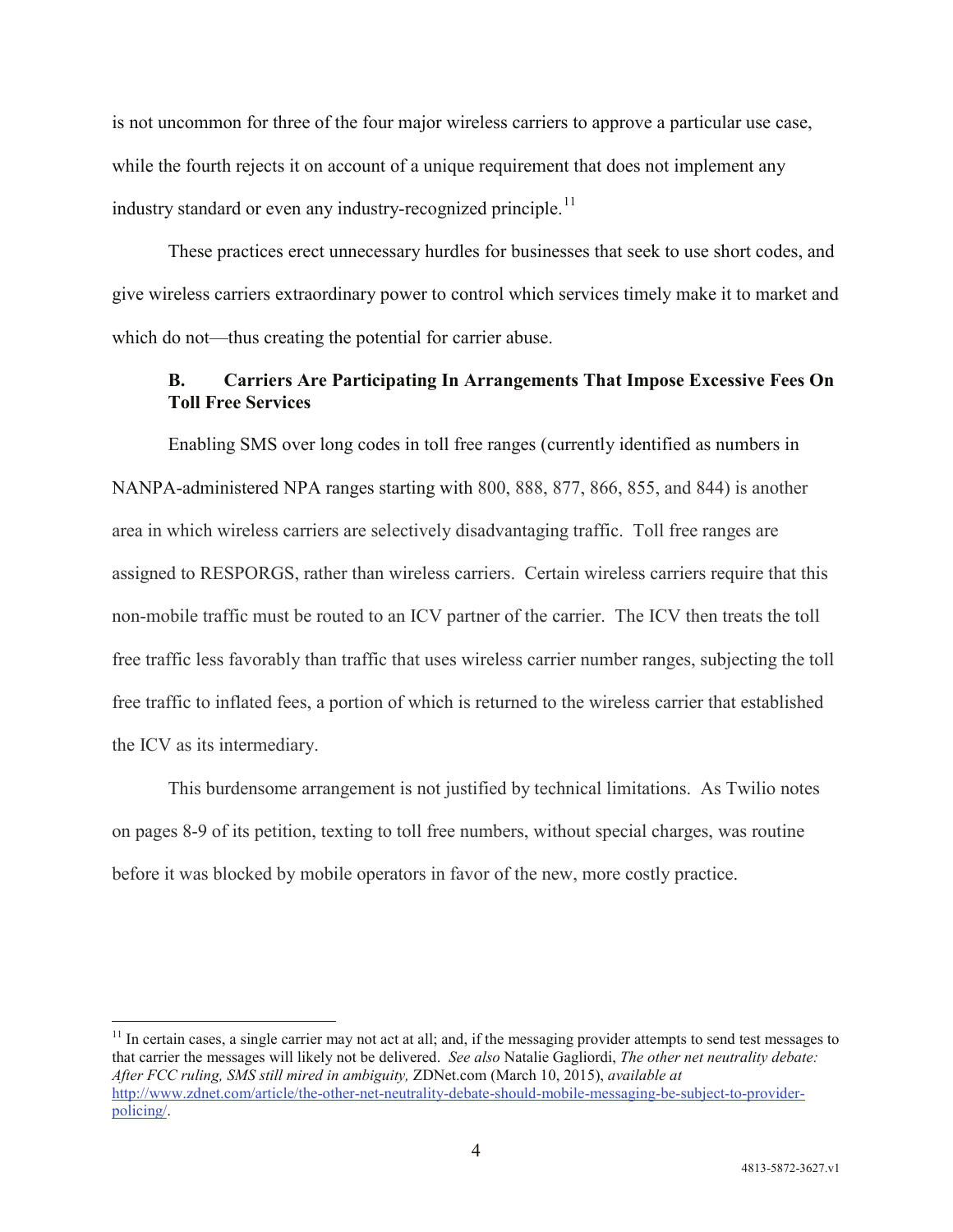# **C. Mobile Operators Have Widely Discriminated Against Non-Carrier Messaging Services**

The conditions described above are symptoms of a pervasive problem. Across the messaging ecosystem, wireless carriers have engaged in practices that systematically disadvantage non-carrier providers that seek to introduce new and innovative services the carriers perceive as a threat to their own messaging revenues.

### *1. Delayed MMS Interoperability*

Around 2007, entities other than wireless network operators began deploying services using landline numbers that were SMS-enabled. This created an influx of innovative SMS services such as Google Voice, Pinger, TextPlus, and Twilio, to name just a few. Today this capability is used by almost all operators using non-mobile numbers. However, because carriers withheld their approval in 2007, MMS was not enabled on many of these services until recently.

The delay in MMS interoperability had little if anything to do with technical limitations. In the years between the launch of non-carrier provided SMS services using SMS and the availability of non-carrier provided MMS messaging, wireless carriers created a competitive advantage for themselves by denying interoperability to non-carrier providers while allowing for MMS interoperability among themselves.

### *2. Ongoing Threat Of Discrimination Against Non-Carrier Messaging Services*

Non-carrier messaging providers have been specially disadvantaged by practices that ICVs enforce in conjunction with wireless operators. For instance, in 2014 the ICV Syniverse – collaborating with several large wireless carriers – moved to impose a new fee on non-carrier messaging providers in order for their customers to send texts to, or receive texts from, the carriers' customers. The wireless carriers would be exempt from the fee. Moreover, while noncarrier messaging providers would have to pay, they could not similarly have Syniverse charge

5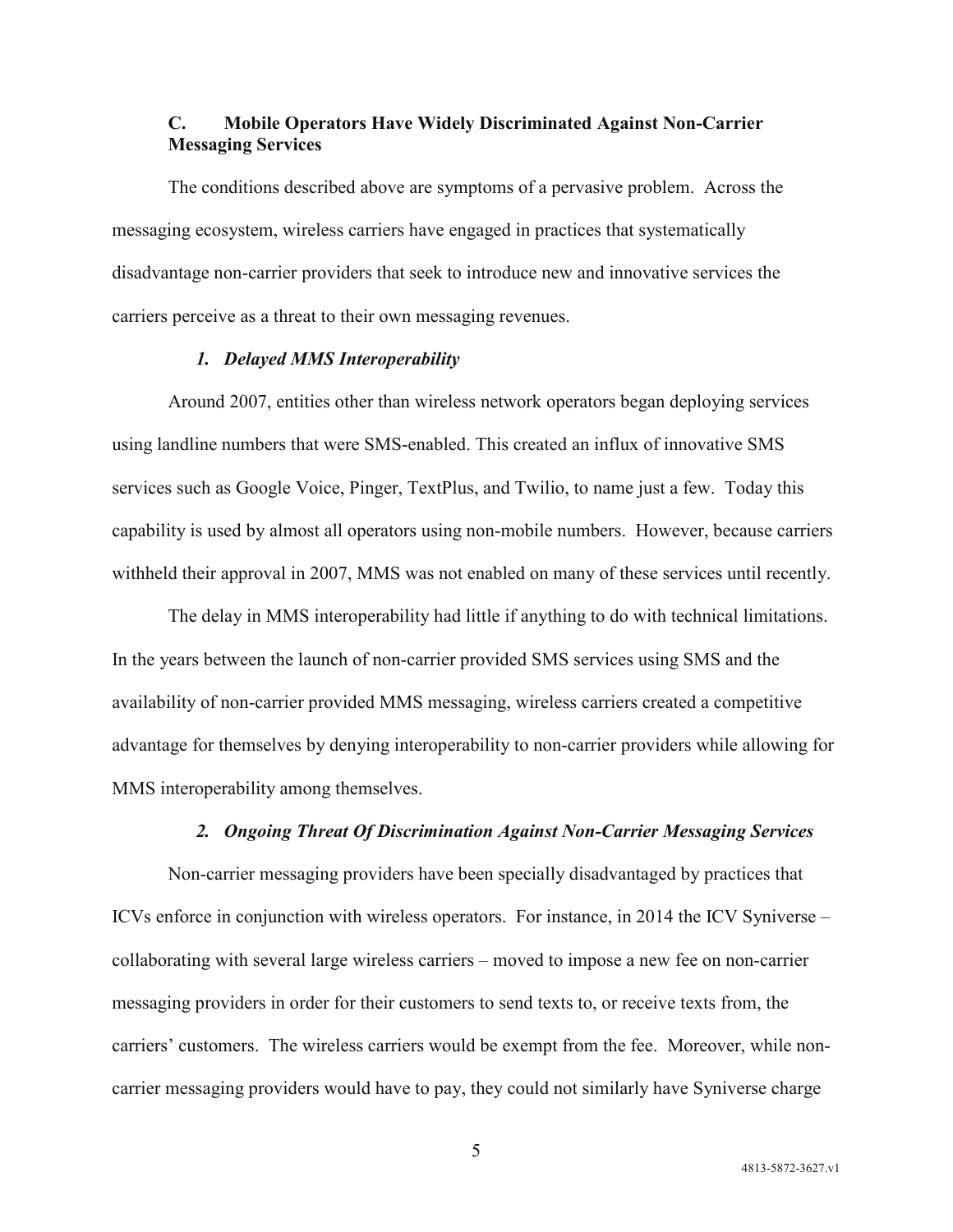the wireless carriers for messaging traffic terminating to the non-carrier messaging providers' own customers. Although, due to industry outcry, Syniverse did not implement its scheme as originally designed, the risk of such discrimination (and the potential burden of these fees) remains a foremost concern for non-carrier messaging providers.<sup>12</sup> This fear of targeted adverse action by carriers is a material impediment to other providers' investment in new and innovative messaging services.

## **III. At this time, the Commission Should Encourage Industry to End the Unreasonable Practices, and if Industry Cannot, the Commission Should Exercise its Existing Statutory Authority to Address the Issues**

While VON agrees with Twilio's assertion that non-carrier provided messaging services receive unequal treatment by wireless carriers, VON does not believe that the Commission should pursue Title II classification at this time. Rather, the Commission can use its existing authority over wireless carrier networks and messaging services to incentivize the industry to resolve the problem itself. $^{13}$  $^{13}$  $^{13}$ 

The Commission has frequently used its Title I and Title III authority over messaging services to impose requirements on providers of those services. For example, in May 2013, the Commission issued its *Bounce-Back Order* requiring wireless carriers to provide consumers attempting to send a text message to 911 with an automatic "bounce-back" text message when the service is unavailable.<sup>14</sup> In response to arguments from commentators that the Commission lacked authority,<sup>[15](#page-5-3)</sup> the Commission asserted that its authority to require wireless carriers to

<span id="page-5-0"></span> <sup>12</sup> *See Twilio Petition* at 15-25; Robert X. Cringely, *Mobile Carriers are Trying to Control Your Texting,* Forbes.com (Sept. 8, 2014), *available at* [http://www.forbes.com/sites/robertcringely/2014/09/08/mobile-carriers-are](http://www.forbes.com/sites/robertcringely/2014/09/08/mobile-carriers-are-trying-to-control-your-texting/)[trying-to-control-your-texting/.](http://www.forbes.com/sites/robertcringely/2014/09/08/mobile-carriers-are-trying-to-control-your-texting/)<br><sup>[13](http://www.forbes.com/sites/robertcringely/2014/09/08/mobile-carriers-are-trying-to-control-your-texting/)</sup> The Commission should work with the industry to decide the appropriate approach to resolving the problems

<span id="page-5-1"></span>identified by Twilio and herein.

<span id="page-5-2"></span><sup>&</sup>lt;sup>14</sup> Facilitating the Deployment of Text-to-911 & Other Next Generation 911 Applications, PS Docket Nos. 10-255 and 11-153, Report and Order, 28 FCC Rcd 7556 (2013) ("*Bounce-Back Order"*). <sup>15</sup> *See Bounce-Back Order* at ¶¶ 93-118.

<span id="page-5-3"></span>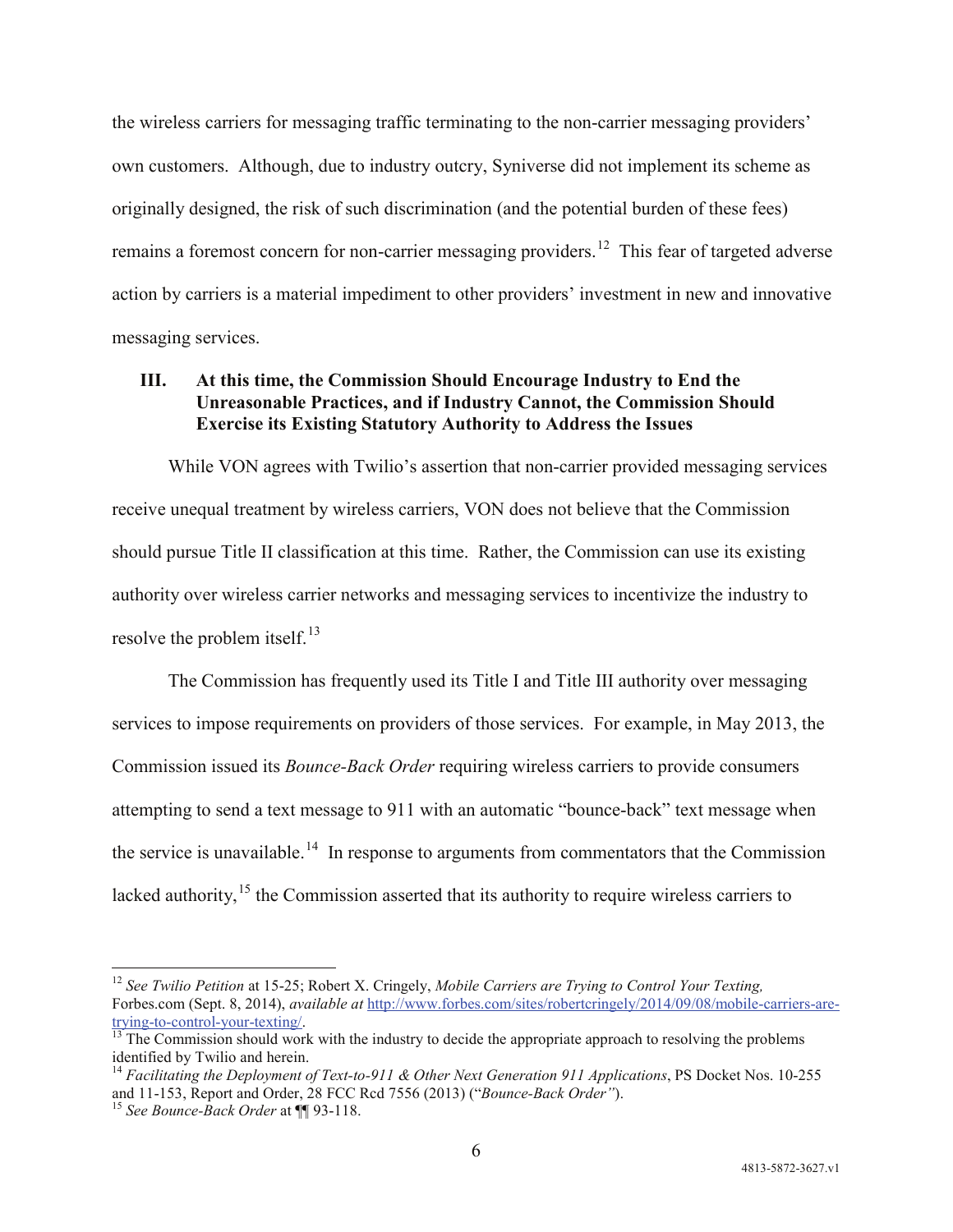provide bounce-back messages stemmed from several sources, including the 21st Century Communications and Video Accessibility Act of 2010, and its Title III and ancillary powers.<sup>16</sup>

Regarding Title III authority, the Commission explained that "numerous Title III provisions provide the Commission with direct authority to impose the bounce-back requirement on CMRS providers. Indeed, the Supreme Court has long recognized that Title III grants the FCC 'expansive powers' and a 'comprehensive mandate' to regulate the use of spectrum in the public interest."<sup>[17](#page-6-1)</sup> The Commission concluded that "Sections  $301$ , <sup>[18](#page-6-2)</sup>,  $303$ , <sup>[19](#page-6-3)</sup>,  $307$ , <sup>[20](#page-6-4)</sup>,  $309$ , <sup>[21](#page-6-5)</sup> and  $316<sup>22</sup>$  $316<sup>22</sup>$  $316<sup>22</sup>$  taken together or individually, provide the FCC with authority to apply the bounce-back requirement to messaging services provided by both CMRS providers and other providers of interconnected text messages."[23](#page-6-7)

The Commission also asserted that its ancillary authority empowered it to apply the bounce-back requirement. The Commission cited its general grant of jurisdiction under Title I as extending to "all interstate and foreign communication by wire or radio."<sup>24</sup> It explained that "interconnected text messaging applications, including those provided by OTT providers, fall

<span id="page-6-2"></span>

<span id="page-6-1"></span><span id="page-6-0"></span><sup>&</sup>lt;sup>16</sup> *Id.* at ¶ 88-140.<br><sup>17</sup> *Id.* at ¶ 89.<br><sup>18</sup> 47 U.S.C. § 301 ("It is the purpose of this [Act], among other things, to maintain the control of the United States over all the channels of radio transmission; and to provide for the use of such channels, but not the ownership thereof, by persons for limited periods of time, under licenses granted by Federal authority.").

<span id="page-6-3"></span><sup>&</sup>lt;sup>19</sup> 47 U.S.C. § 303(b) (authorizing the FCC to "[p]rescribe the nature of the service to be rendered by each class of licensed stations and each station within any class"); 47 U.S.C. § 303(g) (the Commission shall "encourage the larger and more effective use of radio in the public interest"); 47 U.S.C. § 303(r) (the Commission may "prescribe such restrictions and conditions, not inconsistent with law, as may be necessary to carry out the provisions of this [Act]").

<span id="page-6-4"></span> $20\,47$  U.S.C. § 307 (authorizing the FCC to grant station licenses "if public convenience, interest, or necessity will be

<span id="page-6-5"></span>served thereby").<br><sup>21</sup> 47 U.S.C. § 309(a) (authorizing the Commission, in acting on certain license applications, to determine "whether<br>the public interest, convenience, and necessity will be served by granting such appli

<span id="page-6-6"></span><sup>&</sup>lt;sup>22</sup> 47 U.S.C. § 316(a) (authorizing the FCC to modify existing licenses to impose new license conditions if, in the judgment of the Commission, such action will promote the public interest, convenience and necessity).<br><sup>23</sup> *Bounce-Back Order* at ¶ 90.<br><sup>24</sup> *Id.* at ¶ 129.

<span id="page-6-7"></span>

<span id="page-6-8"></span>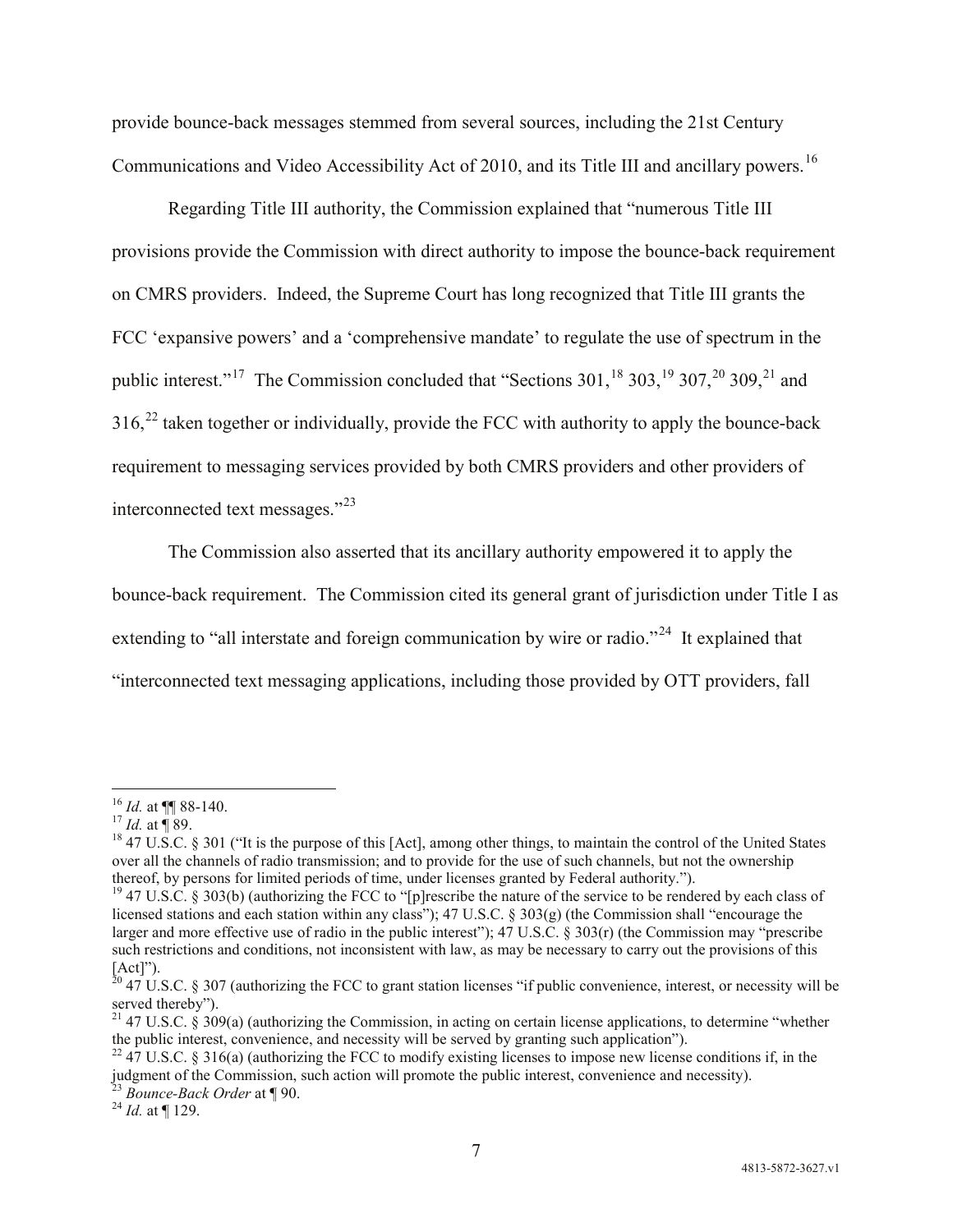within the FCC's general subject matter jurisdiction to the extent they are enabling consumers to transmit text messages via radio communication."[25](#page-7-0) 

The Commission's 2014 *Text-to-911 Order* that required wireless carriers to be capable of providing text-to-911 services illustrates the same point.<sup>26</sup> Similar to the explanation of its authority to require bounce-back services a year earlier, the Commission held in the *Text-to-911 Order* that "there are multiple reasons why mandating text-to-911 capability by interconnected text providers is within the broad scope of the Commission's ancillary authority."<sup>27</sup> The Commission went on to state that, "[a]s outlined in the *Bounce-Back Order,* the Commission has broad authority under Title III to prescribe the nature of the service provided by CMRS providers, and it is undisputed that such authority extends to requiring text-to-911 capability."[28](#page-7-3)  While explaining that it did not have unbounded authority, the Commission concluded that its exercise of authority fell "squarely within the core of general grant of jurisdiction in Title I with respect to 'all interstate and foreign communication by wire and radio,'" including communications by CMRS providers and other providers of interconnected messaging applications, such as those providers delivering services via the Internet.<sup>[29](#page-7-4)</sup>

If the Commission had jurisdiction under Title I and Title III in those circumstances, then it has jurisdiction here. As CMRS providers, wireless carriers are subject to Sections 201 and

<span id="page-7-1"></span><span id="page-7-0"></span><sup>25</sup> *Id.* <sup>26</sup> *Facilitating the Deployment of Text-to-911 & Other Next Generation 911 Applications*, PS Docket Nos. 10-255 and 11-153, Second Report and Order and Third Further Notice of Proposed Rulemaking, 29 FCC Rcd 9846 (2014) ("*Text-to-911 Order"*). <sup>27</sup> *Id.* at ¶ 75 (citing 47 U.S.C. § 154(i) ("The Commission may perform any and all acts, make such rules and

<span id="page-7-2"></span>regulations, and issue such orders, not inconsistent with this chapter, as may be necessary in the execution of its functions.") and 47 U.S.C. § 303(r) ("Make such rules and regulations and prescribe such restrictions and conditions, not inconsistent with law, as may be necessary to carry out the provisions of this chapter, or any international radio or wire communications treaty or convention, or regulations annexed thereto, including any treaty or convention insofar as it relates to the use of radio, to which the United States is or may hereafter become a party")).<br><sup>28</sup> *Text-to-911 Order* at ¶ 76.<br><sup>29</sup> *Id.* at ¶¶ 71-75, 78 (citing 47 U.S.C. § 152(a)).

<span id="page-7-4"></span><span id="page-7-3"></span>